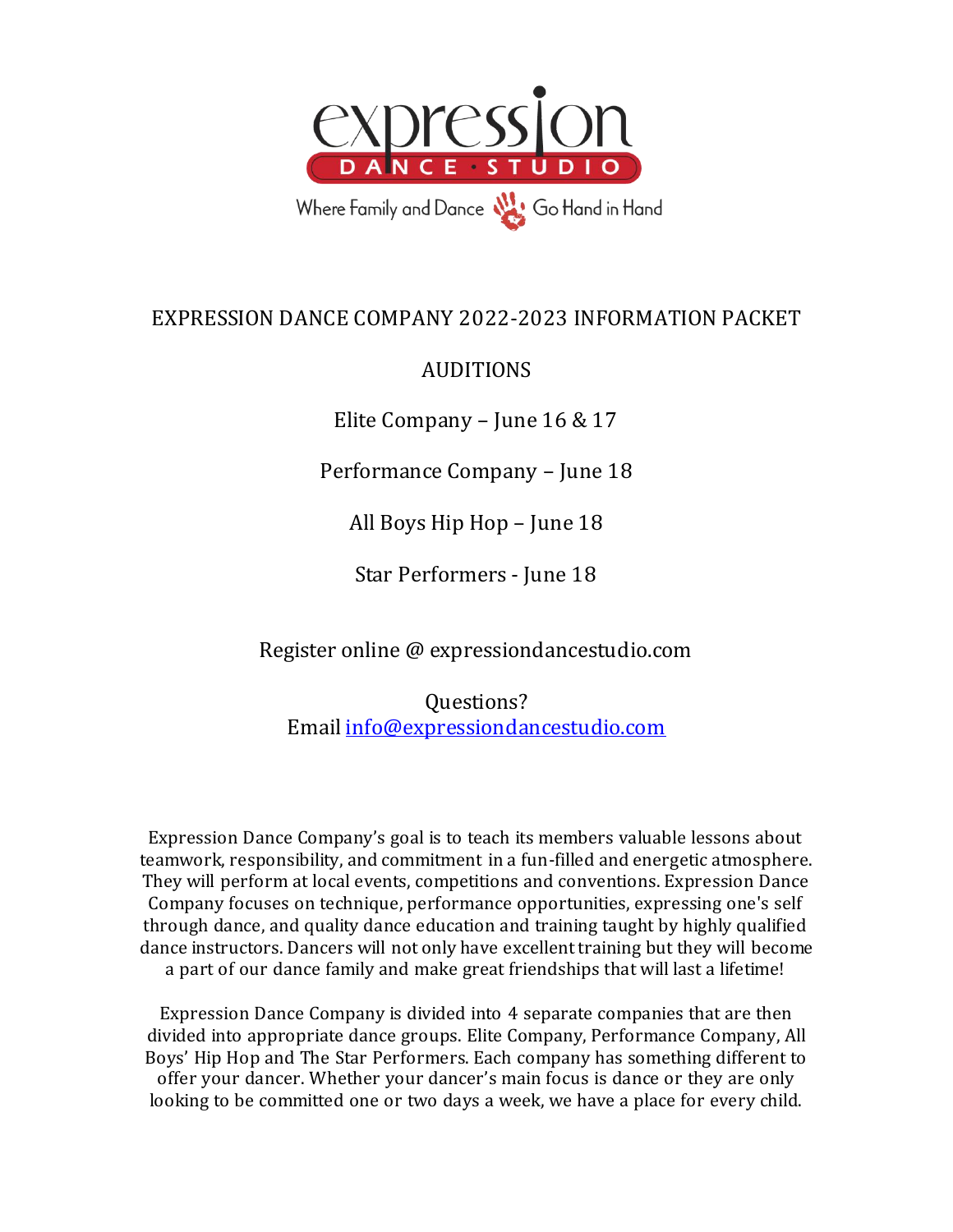

# **PLEASE BE SURE TO READ THE ENTIRE COMPANY PACKET!**

When considering which company your child would like to be a part of please remember a few things:

**1. Time Commitment**: If your child is unable to fully commit to the required schedule and dates please **DO NOT** consider that particular company. Committing to each company means that dance is your child's first priority and takes precedence over any additional activities your child may participate in. This means your child should not be missing dance for other sport practices, play rehearsals, etc. Make sure the schedule works for you and your family before committing to the company. Absences will not be tolerated.

**2**. **Financial Commitment:** There is a big financial commitment when joining Expression Dance Company. Everything is spelled out for you for each group. Remember to thoroughly go over all fees associated with each company. Besides tuition you need to consider all additional fees; i.e. costumes, make-up, warm-up outfits, required shoes and tights, photo shoot, competition fees, choreography fees and t-shirt fees. We do our absolute best to give you all of the information before the auditions. Make sure that company is something your family can financially commit to.

**3**. **Experience:** Please do not ask that your child be considered for a company your child is not prepared for. If your dancer has company experience, Elite and Performance Companies may be an option. If your dancer has only take recreational tap, jazz and ballet then Performance Company or Star Performers should be a goal. If your dancer has not taken ballet, tap and jazz they will only be considered for the Star Performers or will be asked to take a full year of those styles of dance to prepare them for the audition the following year.

**4. Placement:** Each dancer is continually evaluated during the year in their regular classes and during all rehearsal and performance opportunities. Every dancer matures at a different rate and the primary reason for placing students in different groups is to bring together dancers who form a cohesive group with similar skill level and dancing maturity. A 16 yr old dancer is very different from an 11 year old dancer in most cases, but if a young dancer shows extraordinary skill and maturity for their age, they may be asked to dance with a different group than their normal peer age group. You must respect and understand this going into the dance team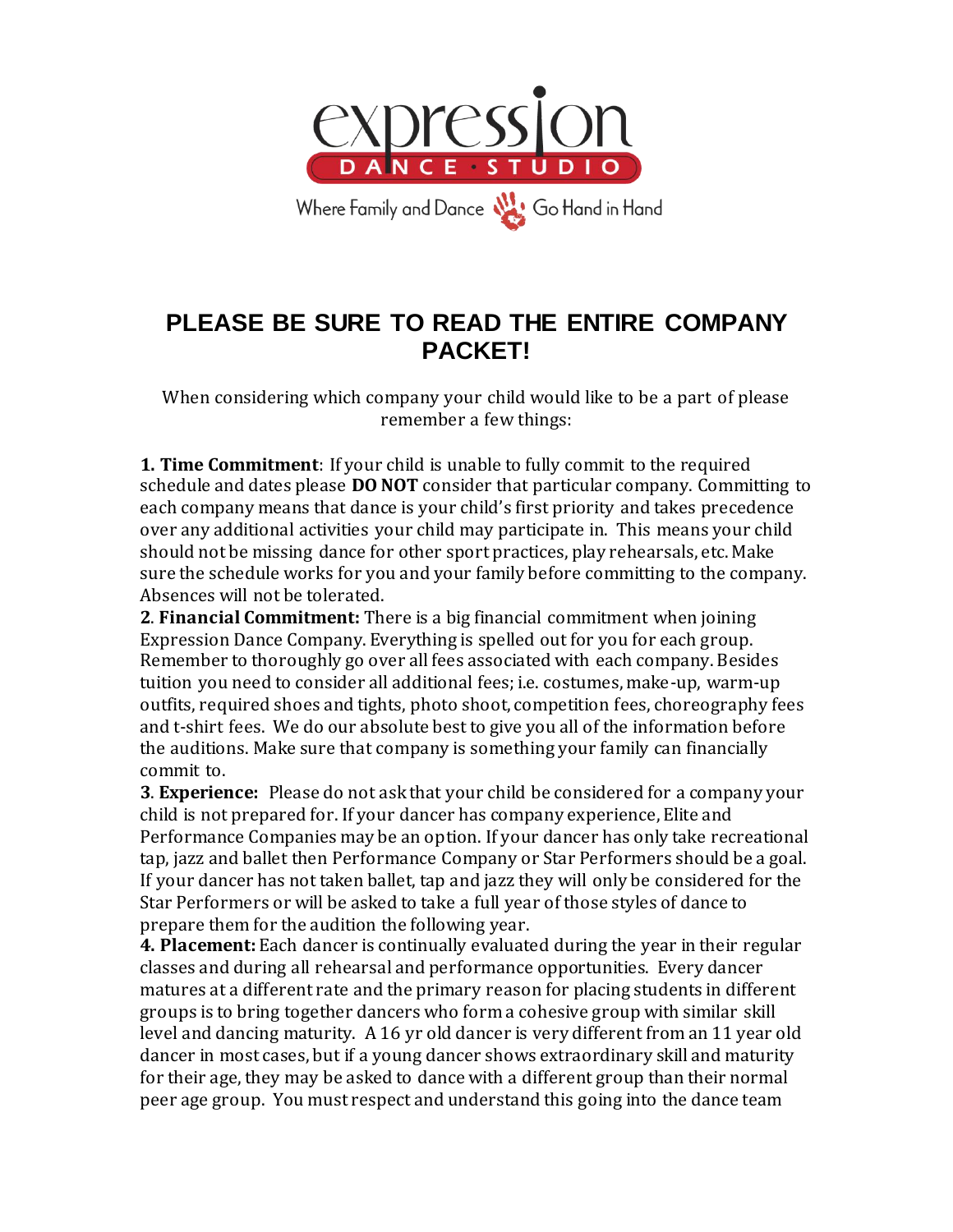

commitment. Each individual is considered on his or her own merits and all decisions by the directors must be respected. If you would like your dancer to only be considered for one particular level (i.e. Performance or Elite) please mark accordingly on their online registration form. All company placement decisions will be final.

**5. Support:** When choosing to participate in Expression Dance Companies your job is to support your dancer and the studio. If you disagree with any of our policies then this is not the company for you. We do not tolerate gossip and teach love and support from the top of the studio down.

### **ELITE COMPANY**

**Levels:** Mini, Junior, Teen and Senior **Commitment:** Four days per week **Classes:** 2 Ballet, 1 combo, 1 Jazz Progression Technique, 1 Lyrical or Contemporary, 1 Hip Hop, 1 Tap 1 Jazz., 1 Musical Theater. **Convention:** They will attend 1 convention where they will compete solo/duo/trio/small groups (if selected for one of these dances.) **Competition Routines:** They will have 1 Jazz, 1 Hip Hop, 1 Tap, 1 Musical Theater, one Lyrical (Mini and Junior) and one Contemporary (Teen and Senior. They will perform in the Full Company Production Additional routines: Dancers *can* be selected for an additional solo, duo, trio or small group. Please indicate on your audition registration form if you would like to limit the amount of additional dance opportunities. *These additional dances will require additional fees and time commitment outside their regular dance schedule.*

*\**Please note: indicating that a dancer is interested in additional routines does not guarantee that they will receive one.

**Performance Opportunities:** They will compete at 5 regional competitions. They will also compete at an out-of-state Nationals in Summer 2023\* (date and location TBD) They will have additional performance opportunities including, Brookfield Zoo Holiday Lights, Taste of Westmont, local school events, etc. All dates will be given in August. These are all mandatory events.

**\*Nationals:** Elite Company competes at an out-of-state Nationals every other year.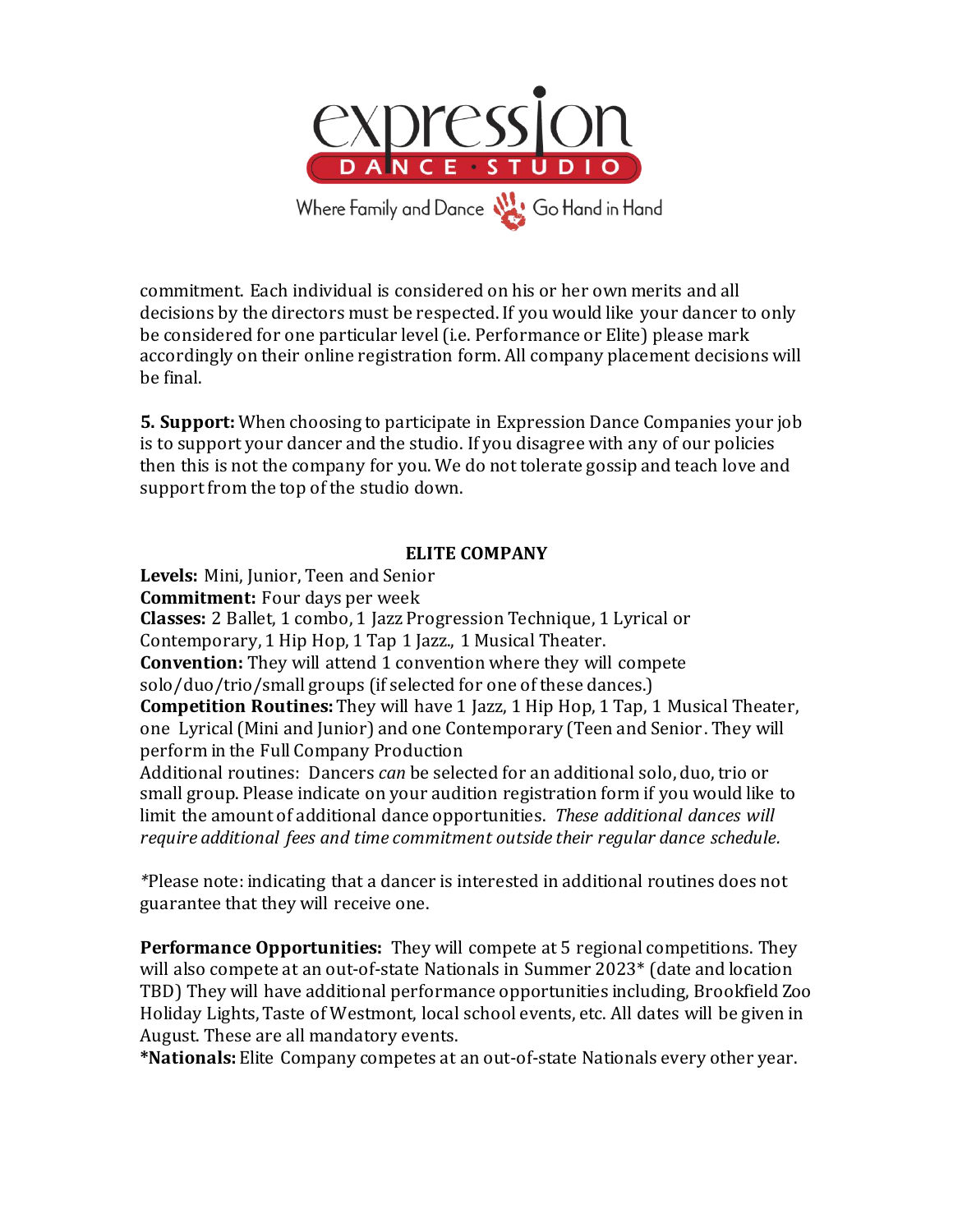

#### **Instructors:**

Jazz, Lyrical & Contemporary Choreography: Michelle Balsamo, Autumn Douglas, Angela Savaglio Hip Hop: Luke Douglas, Angela Savaglio & Michelle Balsamo Tap: Star Dixon Ballet: Daryl Barnes, Autumn Douglas

### **NEW OPTIONS FOR DANCERS ENTERING 9th GRADE OR ABOVE**

We understand that it may be difficult for some high school students to commit to full company, so we want to offer the following 3 options for our advanced dancers: **Option A:** Full company plus opportunites for additional solo/duo/trio/small groups

**Option B:** Full company, no additional solo/duo/trio/small groups **Option C:** Modified 3 days/week schedule (Tuesday, Thursday, Saturday):

- Dancers will be required to take all of the Elite Technique classes (Ballet, Jumps and Turns, Ballet Technique)
- Dancers will compete in the Elite competition routines that are on the days they have class as well as Production
- No additional solo/duo/trio/small groups

### **PERFORMANCE COMPANY**

**Levels:** Petite, Mini, Junior, Teen and Senior

**Commitment:** Two days per week

**Classes:** 1 Ballet, 1 Tap, 1 Jazz and 1 Choreography

**Convention:** They will attend 1 convention where they will only take class.

**Competition Routine:** Petite, Mini & Junior Company will have 1 Jazz, 1 Tap dance and perform the Full Company Production (if restrictions permit). Performance Teen and Senior Company will have 1 Jazz, 1 Tap, 1 Lyrical and the Full Company Production. The Full Company Production will require occasional Saturday rehearsals. Performance Company members will also have the opportunity to be selected for a solo, duo, trio or small group.

**Performance Opportunities:** They will compete at 4 competitions. They will have additional performance opportunities including, Brookfield Zoo Holiday Lights, Taste of Westmont, local school events, etc. All dates will be given in August. These are all mandatory events.

**Additional class options:** Lyrical, Hip Hop, Acrobatic Arts **Instructors:**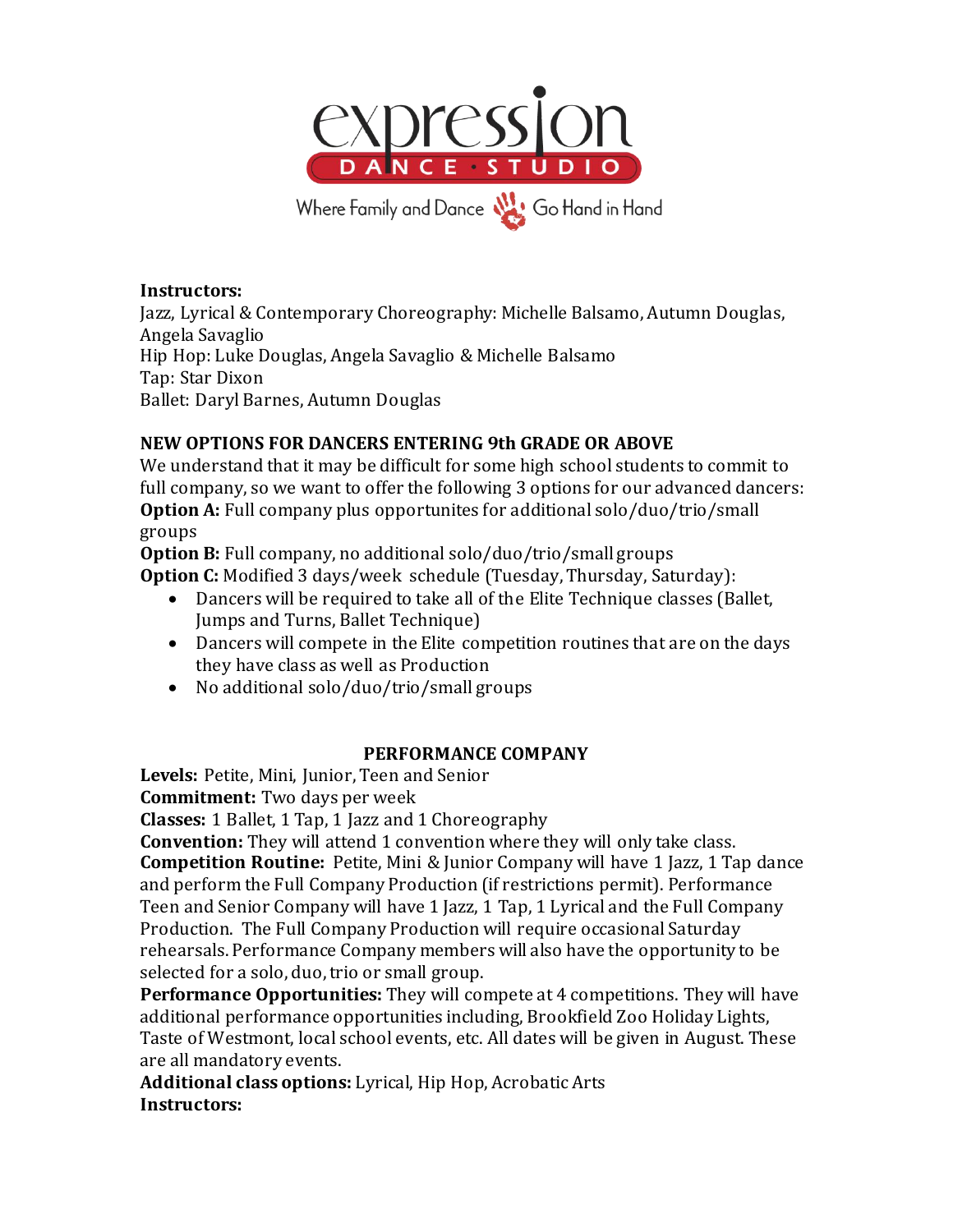

Jazz and Choreography: Angela Savaglio Tap and Choreography: Ashley Lewis, Samantha Rodriguez Ballet: Ashley Lewis

### **ALL BOYS HIP HOP**

**Commitment**: 1 day per week **Classes:** 1 Hip Hop/Choreography Class and 1 Break Dancing Class **Convention:** They will attend 1 convention (Monsters of Hip Hop) **Competition Routines:** They will have 1 All boys hip hop dance. They will also have the opportunity to be selected for a solo, duo, or trio and an Elite dance. **Performance Opportunities:** They will compete at 4 competitions. They will have additional performance opportunities including, Brookfield Zoo Holiday Lights, Taste of Westmont, Local School Events, etc. All dates will be given in August. These are all mandatory events.

#### **Instructors:**

Hip Hop and Choreography: Luke Douglas, Angela Savaglio, Michelle Balsamo & The Breaking Program

### **STAR PERFORMERS**

**Level:** Dancers ages 5 and up **Commitment:** 1 day per week **Classes:** 1 Recreational Jazz, 1 Recreational Ballet, 1 Choreography Class **Routine:** 1 Jazz **Performance Opportunities:** Brookfield Zoo Lights, Taste of Westmont and compete at 1 competition. All dates will be given in August. These events will be

mandatory events.

#### **Instructor:**

Jazz and Choreography: Ashley Lewis & Angela Savaglio

### **Commitment**

All dancers commit to Expression Dance Company for the entire dance year September 2022-June 2023. Expression Dance Company members are not allowed to compete for any other dance studio or company. Furthermore, company members are not allowed to dance under the independent title at any competitive events. Dancers may perform at school functions. Please remember being a part of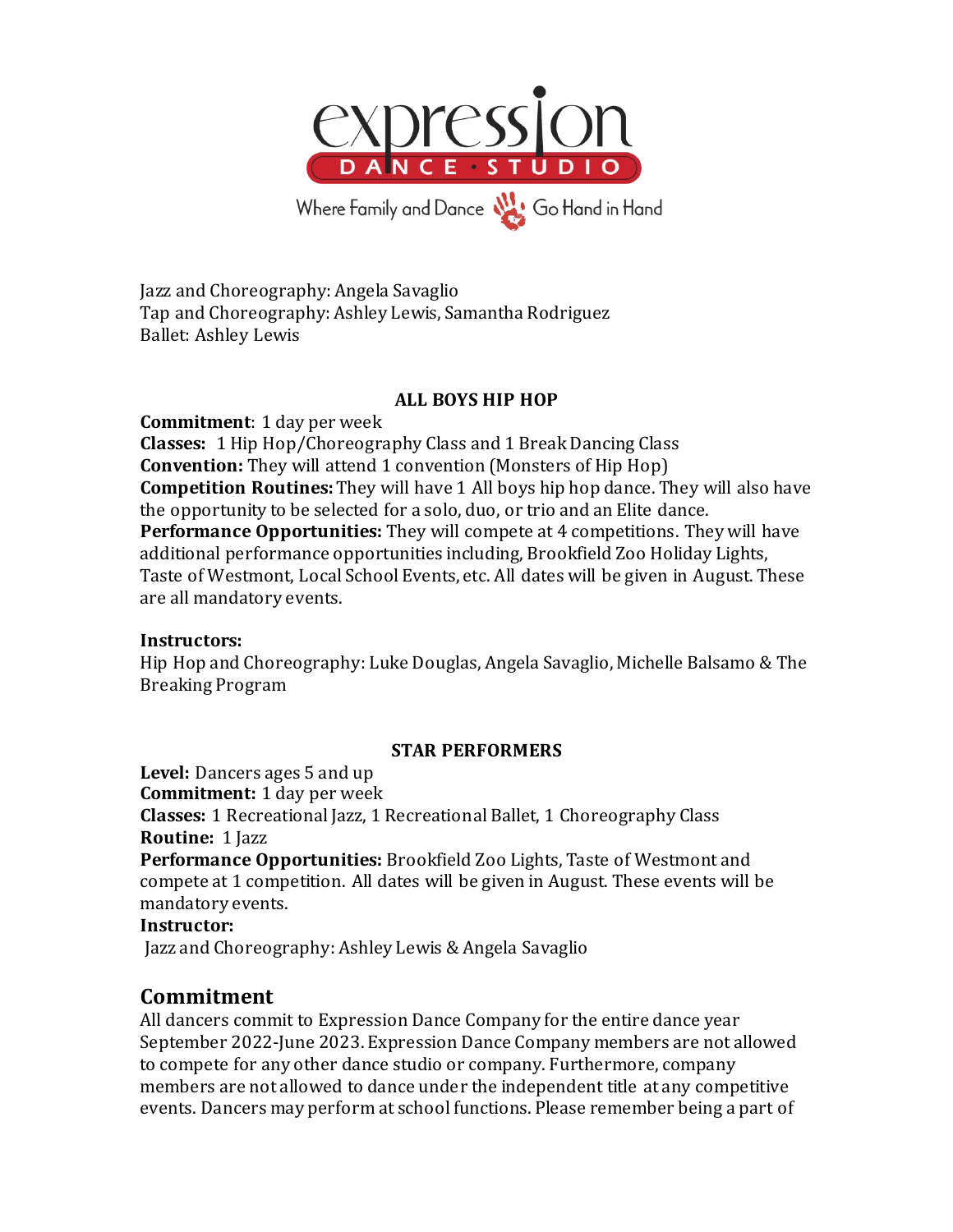

Expression Dance Company requires much additional time besides the dancers' weekly classes. Please be sure that the time commitment works with your entire family's schedule.

# **Behavior Expectations**

The team directors have expectations of how the team members conduct themselves both in and outside of the dance studio. We have the same expectations of the parents, to support the team at all times. Parent attitude and behaviors directly affect others, especially your own children. A child may not be consciously aware of all situations, but absorb powerful messages about his or her parent's desires. Therefore, it is important that parents remain enthusiastic and supportive of the dancers, instructors, directors and respect other dancers and parents at all times. One of our main goals is to teach dancers to respect themselves and others, so the parents both in and out of the dance studio must model this behavior. Disappointments will inevitably occur as a part of every team member's experience. If a parent has a strong reaction in these situations, so will your child. It is up to you to teach your child how to experience and overcome disappointment. This will prepare them to be a strong, self-confident adult. If you have concerns, please save them for a respectful discussion with the team director, not in front of others.

# **Competitive Dance**

Competitive dance is a popular, widespread activity in which competitors perform dances in any of several permitted dance styles—such a[s acro](http://www.answers.com/topic/acro-dance)[, ballet,](http://www.answers.com/topic/ballet) [jazz,](http://www.answers.com/topic/jazz-dance) [hip-hop,](http://www.answers.com/topic/hip-hop-dance) [lyrical,](http://www.answers.com/topic/lyrical-dance) [modern,](http://www.answers.com/topic/modern-dance) an[d tap](http://www.answers.com/topic/tap-dance)—before a common group of judges. This is in contrast with other activities that involve competition among dancers based on purpose, or specific dance style, such as [pom squad](http://www.answers.com/topic/dance-squad) an[d dancesport.](http://www.answers.com/topic/dancesport-1)

The competitive dance industry largely consists of *competition production companies*—also sometimes called *dance competition companies*—that conduct regional competitions at stops along their annual, nationwide tours. Dancers who compete at these regional competitions are usually dance students ranging in age from about six to eighteen years old. Dance schools typically arrange for their classes to compete as groups. Advanced dance students often compete solo or in small groups (e.g., duo, trio, quad) in addition to competing with their dance class groups. Competitive dancers must be physically fit because even short dances can be physically demanding. Also, dancers must continuously train to maintain and improve their technique, balance skills, strength and flexibility. Competitive dancing requires dedication as many months may be spent practicing dance and developing dance routines.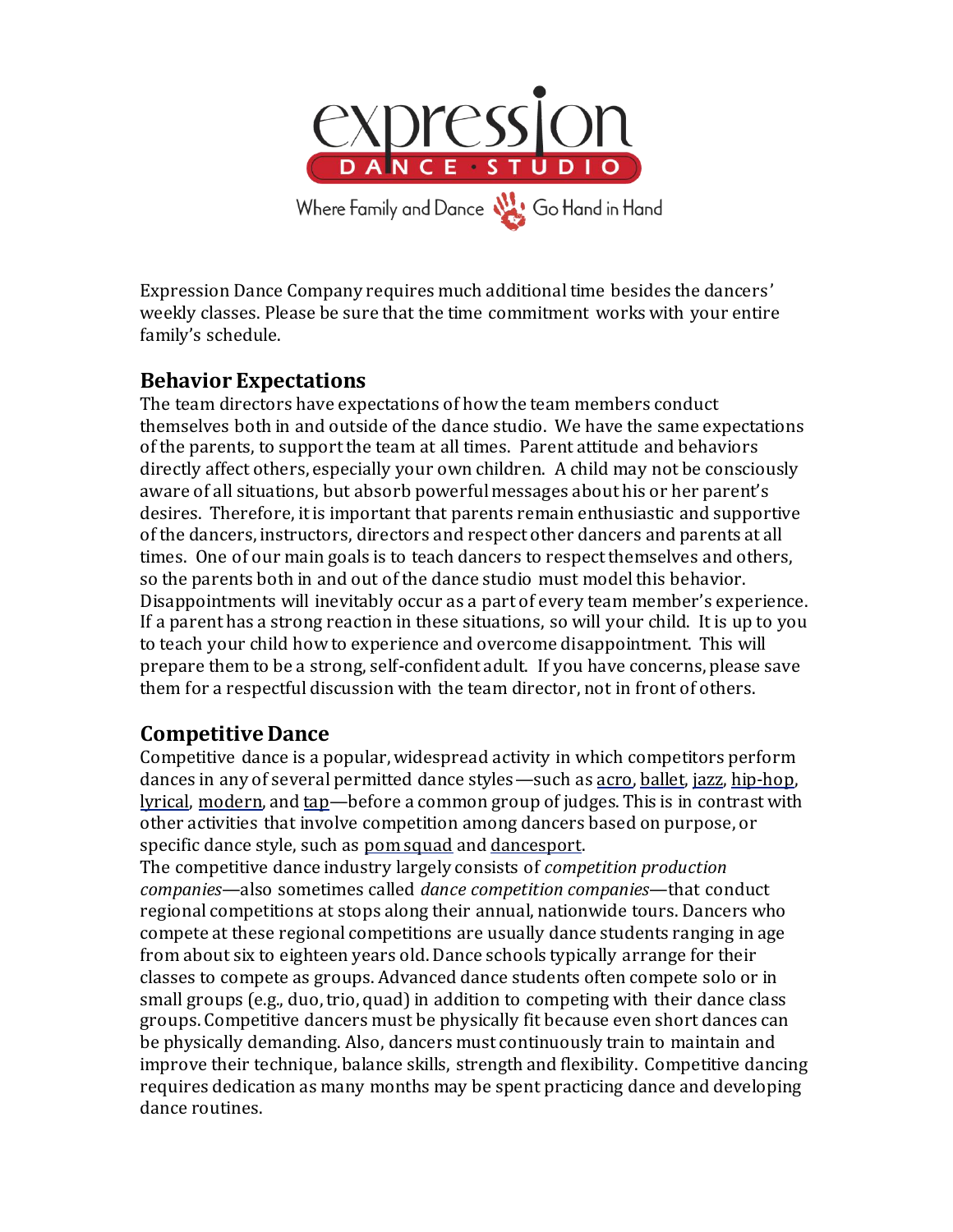

# **Spirit of Competition**

Although the highest scoring dancers are ranked according to their overall scores, dance schools and competition production companies emphasize that dancers are primarily competing against themselves, and thus competitive dance is not so much about competing, but rather is an opportunity to:

\***Receive valuable critiques** from dance professionals. Competition companies provide original judges' scoresheets and critiques and, in some cases, audio recordings of judges' comments to dancers, to help them improve their technique and routines.

\***Watch and learn** from other dancers. Dance schools often instruct their dancer to spend their free time watching other routines. Dancers are expected to conform to proper etiquette at competitions. They are

expected to be courteous to each other, to applaud other routines, to not enter or exit the auditorium during a performance, etc.

# **Communication**

Communication is one of the most important aspects of team. There is continual need for communication both ways. We communicate with you by e-mail so it is important to check regularly. Jana Fix is the Communications Coordinator for Expression Dance Company, her email is [info@expressiondancestudio.com.](mailto:info@expressiondancestudio.com)

# **Dance Conventions**

Dance conventions are regional educational events hosted by professional dancers. They are held on weekends in large cities nationwide—typically in hotel ballrooms—with a stage for instructors to teach from. Many conventions also hold competitions so that attendees can have their routines critiqued by dance professionals. Instructors at dance conventions are usually experts in the field of dance and are either currently working in the industry (e.g., music videos, films, commercials, industrials, concerts, Broadway) or have in the past. These professionals sometimes teach at well-known dance studios in Los Angeles or New York, such as *The Edge*, *The Millennium*, *[Broadway Dance Center](http://en.wikipedia.org/wiki/Broadway_Dance_Center)*, and *Steps on Broadway*. [Dance schools](http://en.wikipedia.org/wiki/Dance_school) participate in dance conventions to learn from the professional dancers who host them. Conventions are a means for dance teachers and students to learn new technique, and styles of dance from New York City and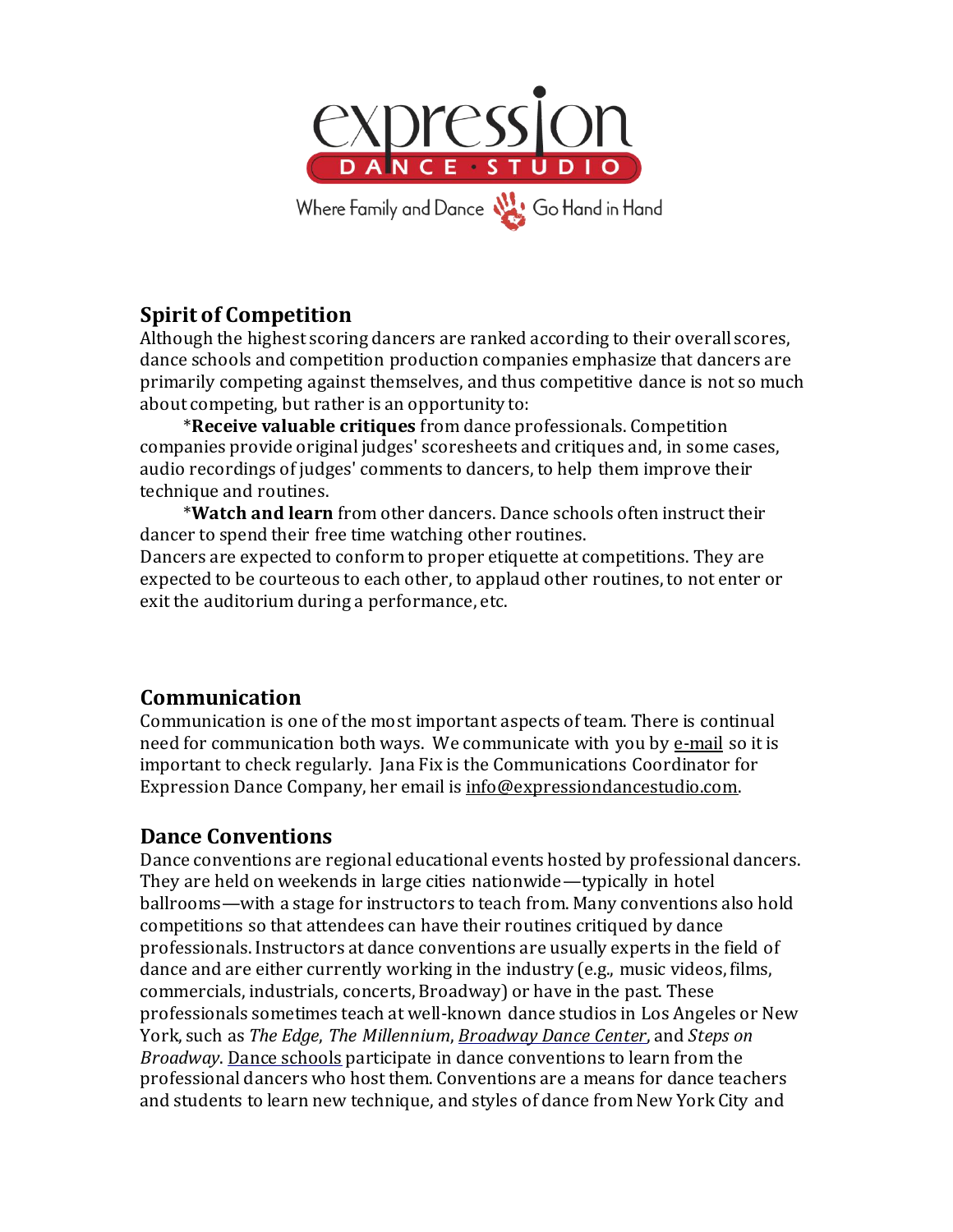

Los Angeles, without incurring the expense of traveling to distant cities.

# **Tuition & Fees**

**Annual Registration Fee:** \$15 per dancer or \$20 per family

**Monthly Tuition:** All members will be required to have a credit card or debit card on file. Automatic monthly tuition withdrawal will occur on the  $1<sup>st</sup>$  of every month. You will be invoiced on 15th of the previous month. If you would like to pay with a different payment option you must inform the office before the  $1<sup>st</sup>$  of every month

\*All Boys Hip Hop \$135 / Star Performers \$192/Performance \$260/ Elite \$375 Late Fees: A \$15 late fee will be applied after the 5<sup>th</sup> of every month **Costume Fee:** \$125 per costume, per routine **Warm-Up Uniform:** \$125 **Make-Up Kit:** \$50 **End of Year Recital T-Shirt:** \$15 **Choreography Fee:** If it is not an "additional" dance there is no choreography fee for your dancer *unless it is a guest choreographer* **Additional Dances:**Solo \$500\* / Duo & Trio \$300\* per dancer / Small Groups \$250\* per dancer/ Production \$50 per dancer \*This fee covers all choreography and 3 hours of additional cleaning rehearsals **Guest choreographer**: If your dancer is selected for a piece with a guest choreographer, fees may vary based on the choreographer's rate **Additional Dance Rehearsal Fees** \*Every other week rehearsals for 30 minutes (solo/duo/trios): (Solo \$50 per month / Duo \$25 per month per dancer / Trio \$20 per month per dancer)

\*Every week for 30 minutes (small groups)

\$20/month

\*Rehearsal fees will be pro rated if dancers do not have two rehearsals per month due to breaks or competition

**Convention Fee:** \$175-\$250 Estimated

**Photo Shoot:** \$85 per dancer

**Competition Fee:** \$50 (estimated) per dancer per routine per competition **Travel Fee:** \$15 per competition/convention per dancer. This fee will be used for the faculty's travel expenses, time and lodging at competitions/conventions.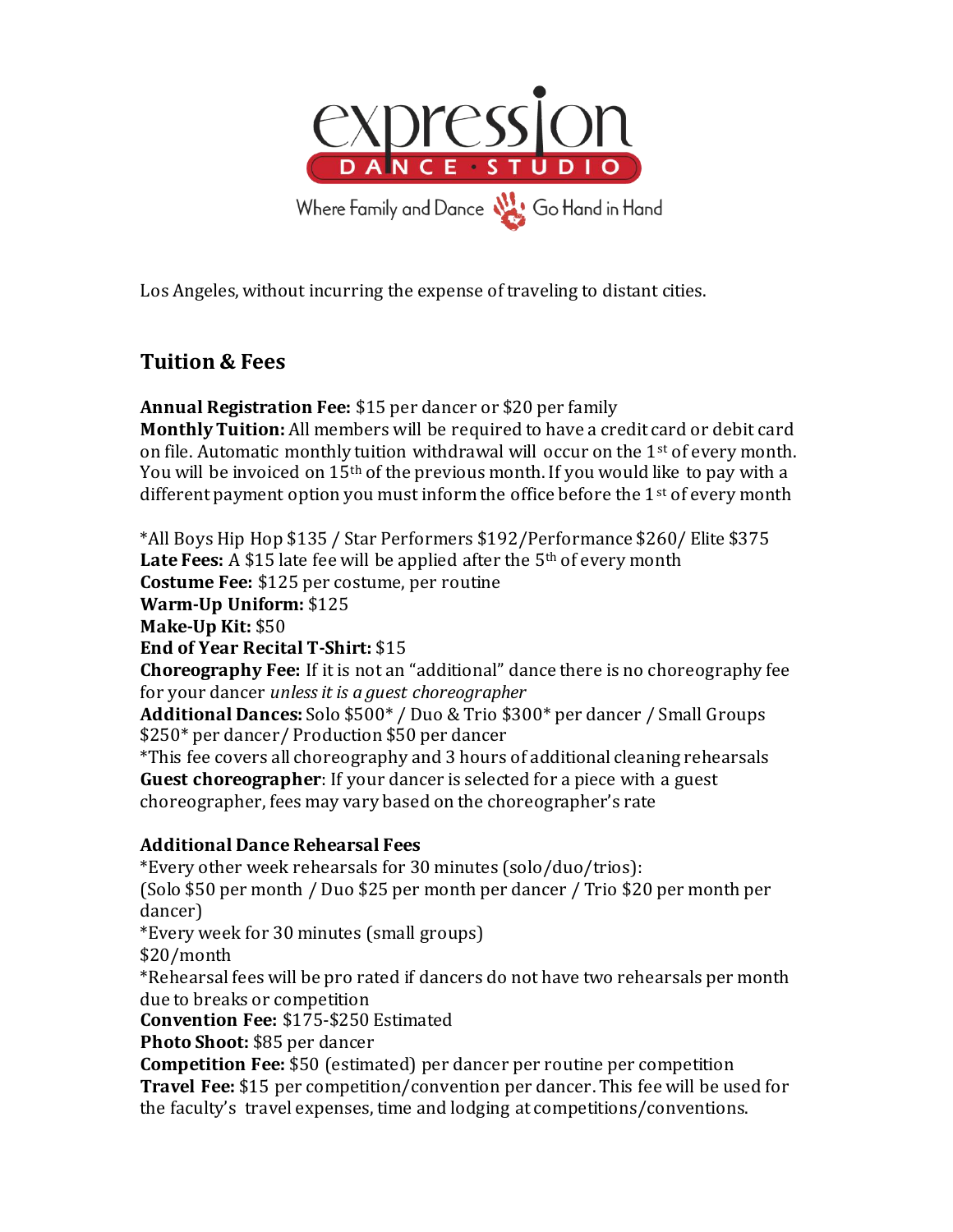

### **Company Showcase Tickets:** \$16 per person

### **Attendance and Absence Policy**

Dancers must call in (630-968-5678) or email all absences to [info@expressiondancestudio.com](mailto:info@expressiondancestudio.com). Excessive absences will not be tolerated. The NEW absence policy is as follows:

\*Please remember every company has a different commitment level so their # requirements are different.

The first number is how many classes they can miss before they make them up.

The 2nd number is how many classes total they can miss per month before consequences will be given for their absences.

*(Please keep in mind that most companies have 2 classes on a given day. So if they miss a full day, that counts for 2 classes/absences*)

### **Elite**

4 missed classes per month allowed

8 missed classes per month limit (this is one full week of class) so they must make up 4 classes.

### **Performance**

2 missed classes per month allowed

4 missed classes per month limit (this is one full week of class) so they must make up 2 classes

### **Star Performers**

2 missed classes per month allowed

3 missed classes per month (this is one full week of class) so they must make up 1 class

### **All Boys**

2 missed classes per month allowed

3 missed classes per month limit (This is 1 full week of class) so they must make up 1 class

### **\*Making classes up will now require a make-up form they will get at the front**

**desk**. It will be filled out by the dancer and signed by the teacher during the makeup class. The form will then be turned in to the front desk to be recorded.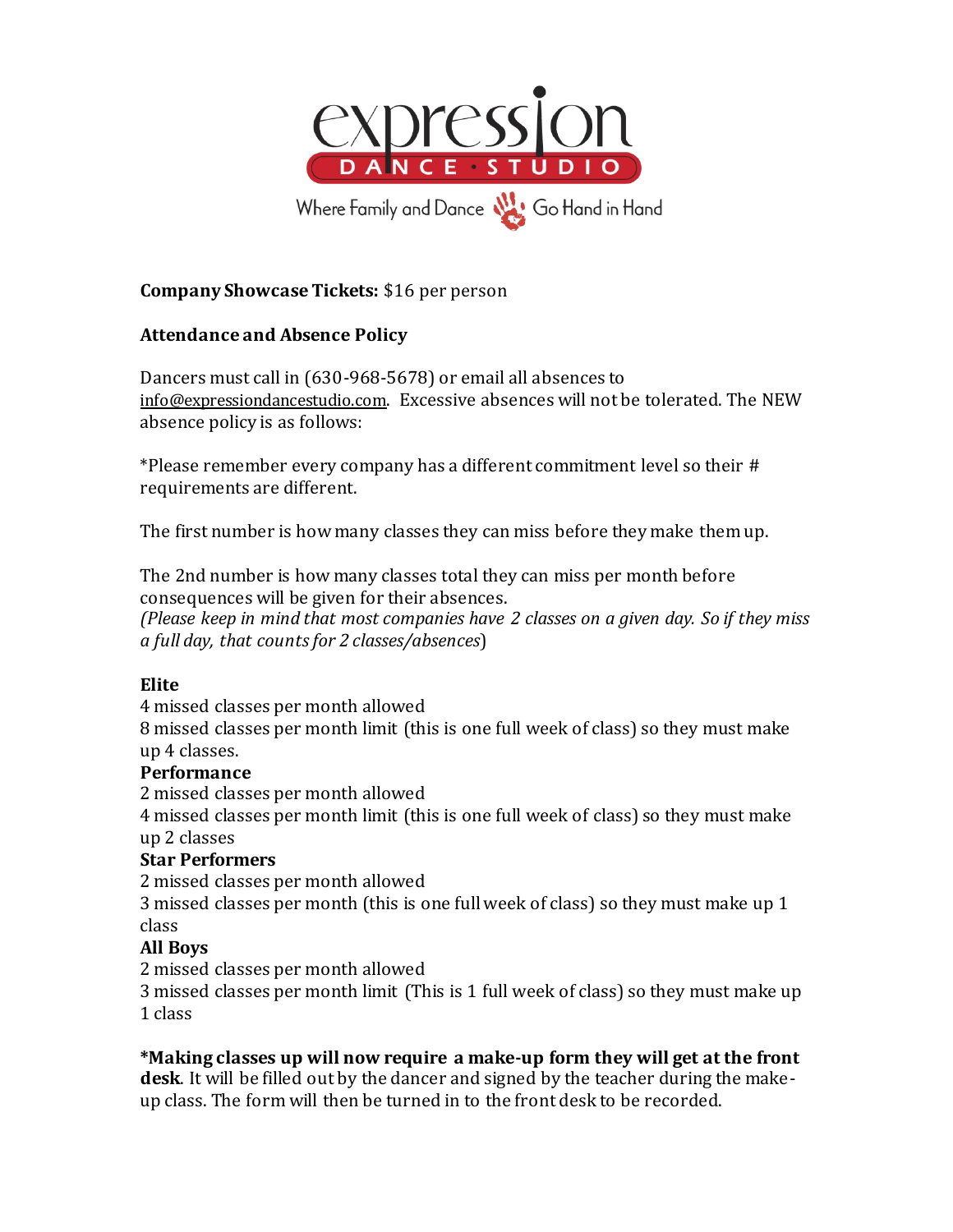

\*There will be monthly records of students' absences \*If your dancer does NOT make up their classes, there will be consequences \*If your dancer exceeds the maximum number of absences per month there will be consequences

### **\*Consequences for exceeding the allowed absences could be as follows:**

-removal from a section of a dance -removal from an entire dance -loss of additional small group, solo, duo, trio, etc. -removal from company

#### **\*Additional Dances**

-If you your dancer is selected for an additional dance they must attend those additional rehearsals. These rehearsals are often on days outside their regular company schedule. If your dancer is unable to attend these rehearsals please reconsider saying no to the additional (optional) pieces.

\*\*Lastly, **dancers must always be in attendance the week of a competition/performance weekend**. Please make those weeks a priority for the benefits of your dancer's company.

The reason for this absence policy is for the benefit or our dancers. It is unfair and detrimental to their team when they are not fully committed to their companies. They cannot improve as a whole company when they are missing dancers. As teachers we have to repetitively go over corrections when dancers consistently miss and it is a waste of everyone's class time. When signing the company contract you agree to make EDS Company (outside of school work) your top priority on your required days.

Scheduled absences must be submitted by sending an email to the director at least one week prior to missing. You must provide an acceptable reason for not attending to be excused, such as family function, vacation, etc. It is the director's discretion whether or not to approve an absence request. Illness must be called in (not emailed) to the director the day of practice.

Team members must arrive to practice and classes on time. Leaving a practice early must be excused by following the procedure in number 2 above.

Expression Dance Studio / Company Class Make Up form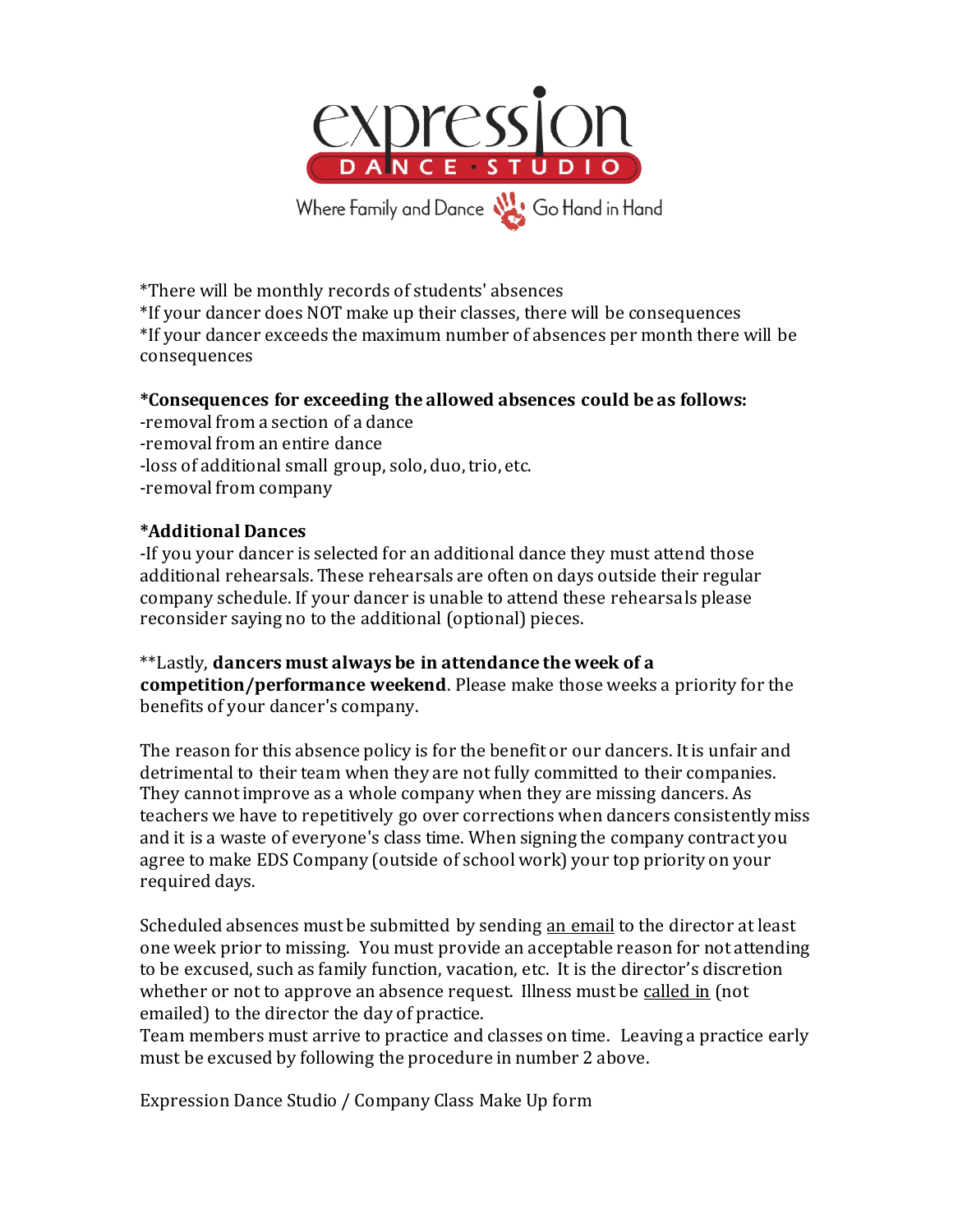

### **Summer Requirements (Summer Session June 27 – August 19)**

Elite Company: 16 Classes and Company Intensive Performance Company: 8 Classes and Company Intensive All Boys Hip Hop: 8 Classes

Options for fulfilling summer requirements: -Jumps and Turns Camp – 5 classes -Ballet Intensive – 5 classes -Tap intensive – 2 classes -Acrobatic Arts camp – 3 classes

There is also a full schedule of summer classes for company.

# **Expression Dance Company Intensive Performance Company – August 1-5 Elite Company - August 8-12**

The mandatory company intensive will focus on team building, class and choreography. If you dancer cannot attend the company intensive, please be aware that if choreography is completed that week they may not be in that portion of the choreography. The Company Intensive schedule will be given out in June. Please set